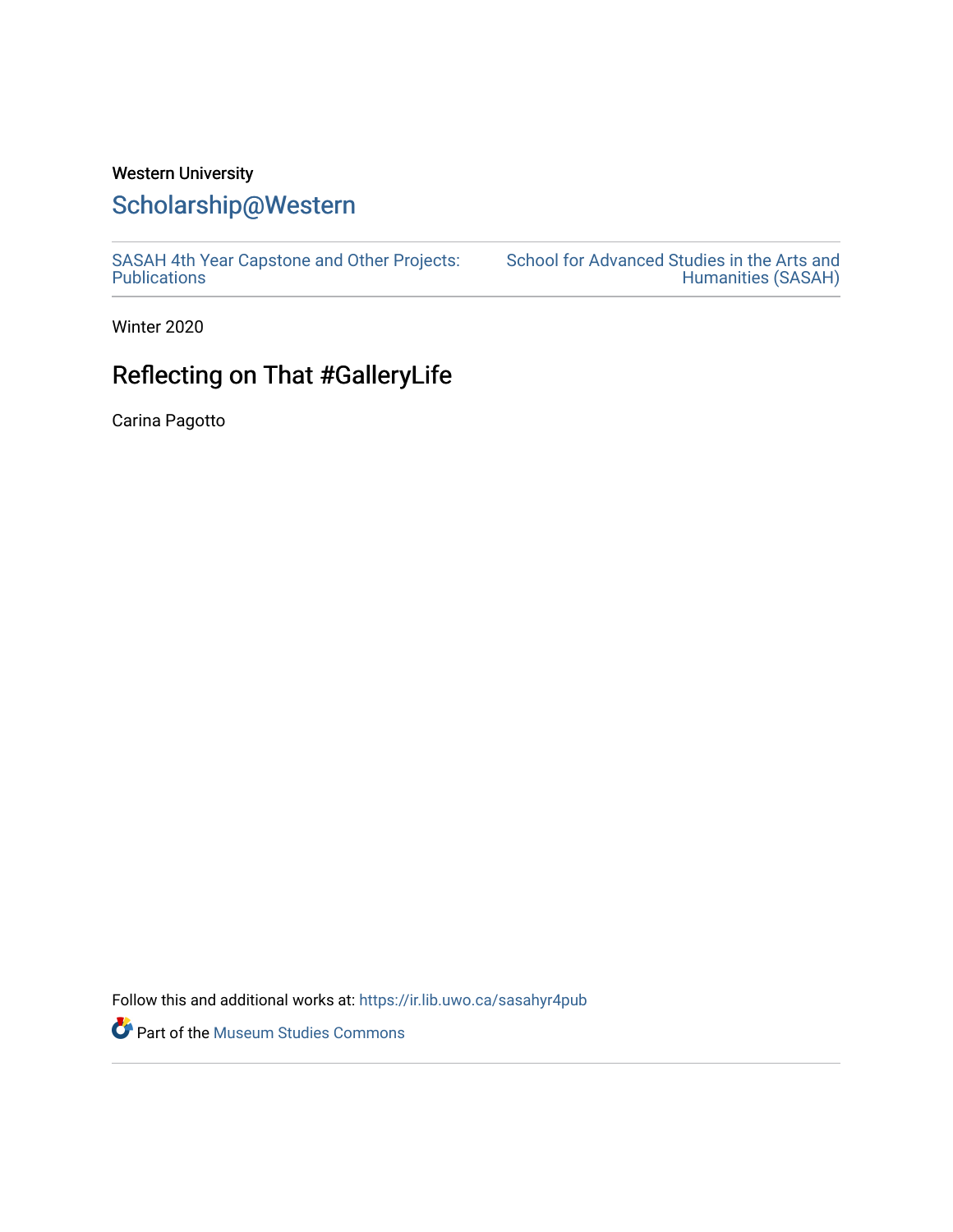Carina Pagotto, 250907544

Professor Patrick Mahon/Dr. Barbara Bruce

December 21, 2019

AH 4490F/G - 4493F/G

#### Reflecting on That #GalleryLife

It has been four and a half months since the end of my internship and looking back now I can appreciate the experience despite my initial fears of the placement. I was concerned that I would be stuck in a repetitive and tedious internship and would eventually lose interest in it altogether. These same fears cling to the ideas of my future career path. However, I hope that, like the internship, these fears are only a momentary hurdle which do not come to fruition. These fears were also present nearly a year ago during my meeting with Patrick, the head of the program for the School for Advanced Studies in Arts and Humanities (SASAH), and its coordinator for internships, Barbara.

"What are you thinking of doing for your internship? Do you have an idea or a direction in mind?" he asked me.

"Uh . . ." I trailed off with the same response when someone asks me the daunting question, "What is SASAH?" I then mentioned my hometown art gallery, Judith and Norman Alix Art Gallery (JNAAG), where I had been a volunteer, when suddenly Patrick's eyes lit up with an idea. "I'm familiar with that gallery. The director, Lisa Daniels, is getting a doctorate degree here. I'm sure I can set up a meeting."

With hope in my heart, I left the meeting with a warning from Barbara about the possibility of this opportunity falling through. With days turning into weeks, I prepared myself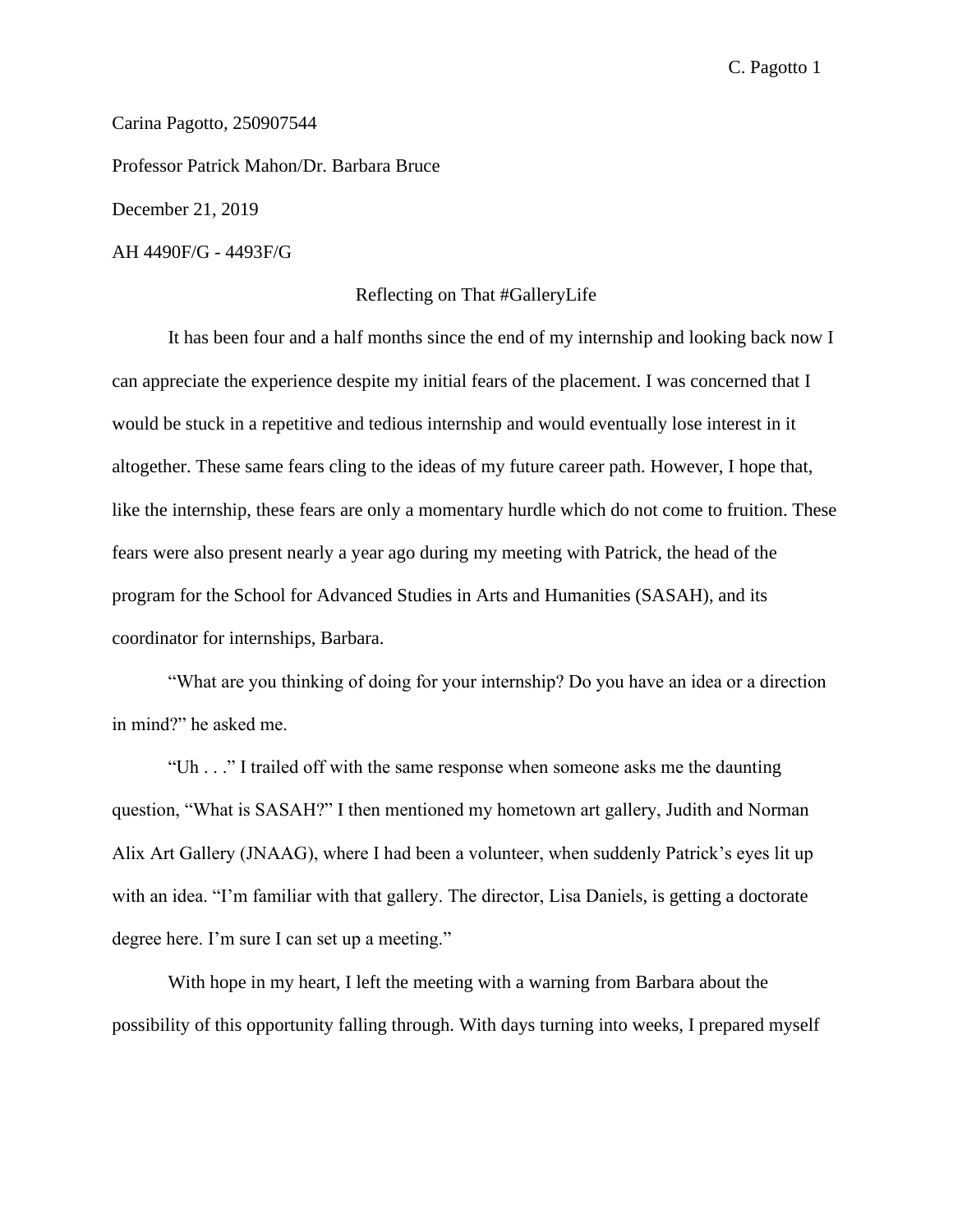for the real possibility that I wouldn't get the internship. My heavy heart turned hopeful when Patrick emailed me with a time and place for a meeting with Lisa.

The meeting was at Museum London and with the buses diverted by construction, I was running late. *What a terrible first impression*. I tried composing myself as I walked into the meeting at the small cafeteria where I met Patrick and Lisa sitting and discussing something or other. I rambled out a hurried apology with an image of repeatedly smacking myself in the head with a pan. Lisa waved it off with an understanding expression and slowly stood up. A few expletives echoed in my mind as my worst fears became a reality.

"We are just going to move over to the couches as the shop is closing," Patrick explained. I let out a breath as we moved to the seating area near the stairs. After settling in, we got right into the discussion.

"Is there any area you are particularly interested in? I know you mentioned exhibition design," Lisa said. I then went on to explain the exhibition proposal I had drafted for a museum studies class, to which she responded by saying she had been a teaching assistant in the class previously. "I'm really open to anything. I would hate to limit myself to the vast opportunities at a gallery," I replied.

"That would be perfect," she responded. "As a small gallery, everyone has their hands in a little of everything as things can change at a moment's notice." I eagerly nodded in agreement, and she continued, "I want to make sure you get real and useful experience that can help you in the future." The meeting soon wrapped up, and she left to go to a student exhibition stating she would email me in a few days with a plan for the internship.

We met again on May seventh and went over all sorts of details from the length and weekly schedule of the internship to what would be expected of me for the first month. Like the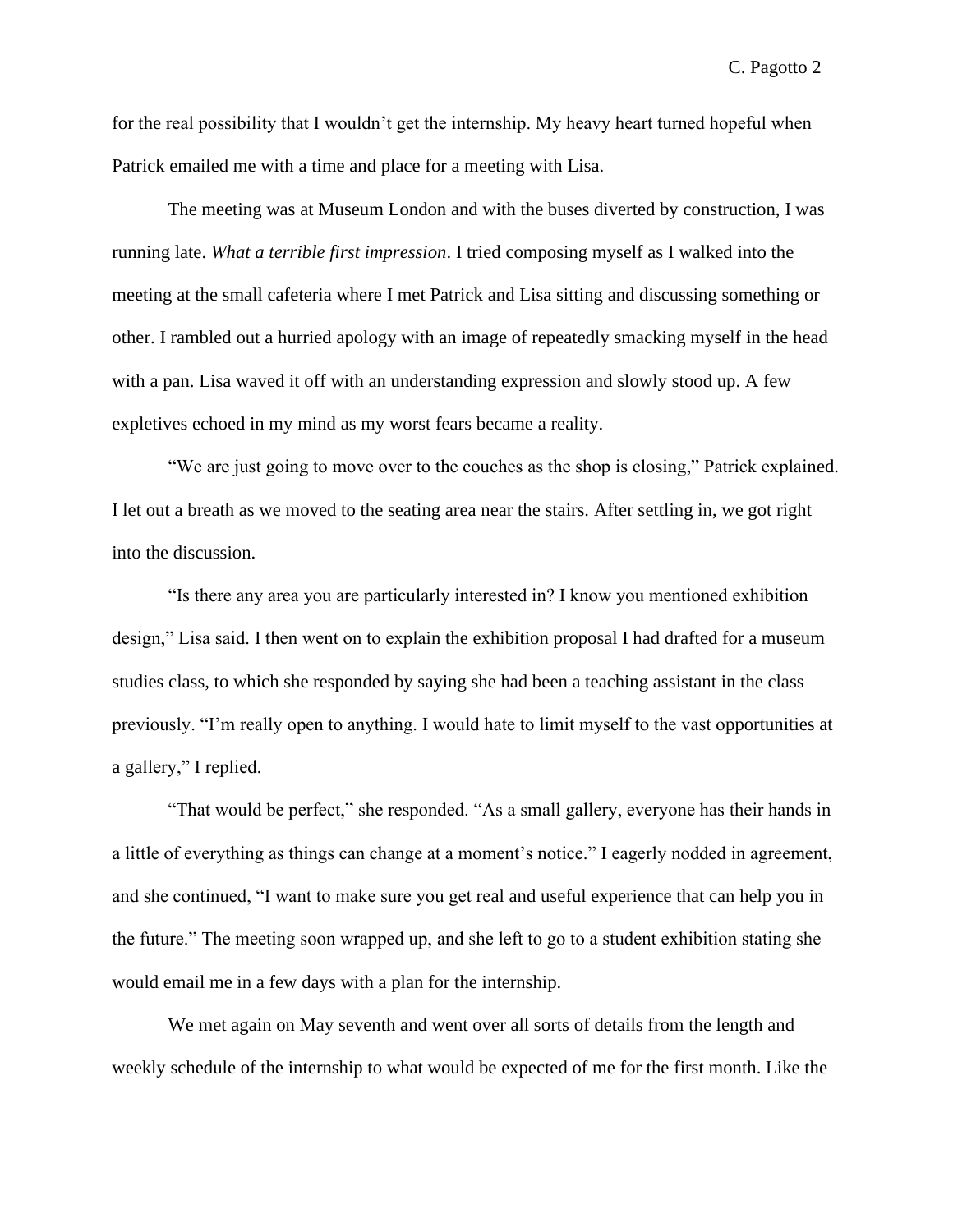first day on any job, she showed me to the desk where I would be working and introduced me to the health and safety manual as well as gallery mandate, dress code, etc.

The following day was a Wednesday, when the staff holds short weekly meetings at 10:30, known as huddles. In the first meeting, Lisa introduced me to the other employees who welcomed me with friendly faces. My reaction, of course, was smiling awkwardly and sinking into my chair while quietly begging for the spotlight to switch to someone else. To my relief, we quickly moved on and the meeting proceeded like most huddles as I would soon realize. Going down the table one by one, each person would share their hours of availability per week as well as mention any activities or events at the gallery that week. Within twenty minutes the meeting was done, and I made my way back to the Research Library where I worked. Karen followed in behind me and introduced herself as the person who kept the building operational as she liked to joke: the janitor.

Karen would become one of the people I was closest to during my internship. Every day she would be the first to say hello and ask about my hectic life and would be the first to say goodbye while wishing me a nice night. She was the one who sat across from me in huddles with an ever-present smile and the person I would sit next to at a rare meeting. She was also the one who taught me how to open the weirdest looking file cabinet I have ever seen as well as help me in my ongoing battles with the printer/copier. These struggles with learning the equipment and the facility lasted about the first month, which was the same amount of time it took me to get through the lists of articles Lisa had given me to read and take notes on.

In our May meeting, Lisa told me, "As a public art gallery, we try to keep up to date with current articles on the issues facing museums and galleries and how better to connect to and accommodate the community." An important part of what I learned resided in the information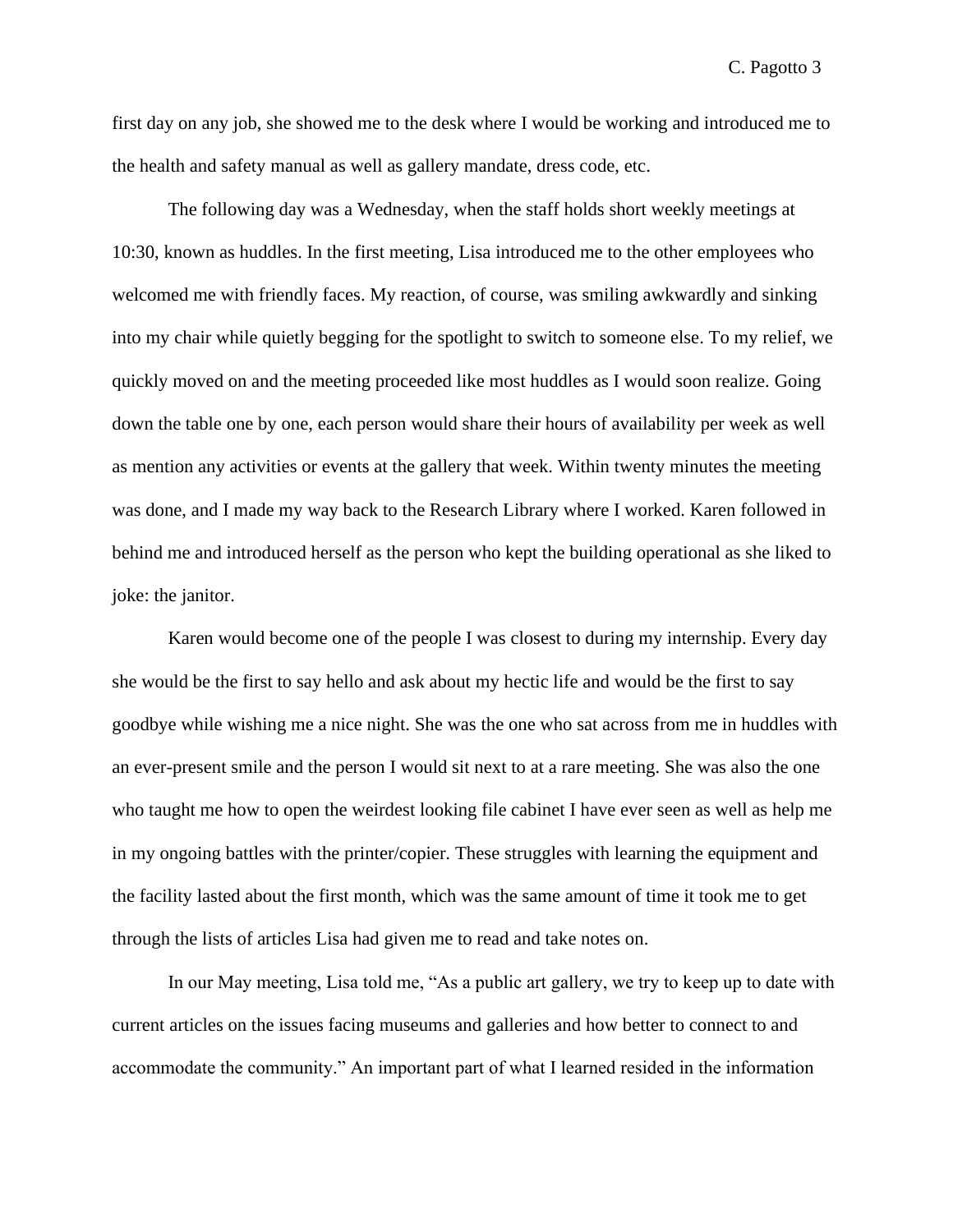from those articles. I learned that the institution could transform the way an object is perceived; for example, trash could become a reflection of environmental issues facing our world [\(Alpers\)](https://blogs.stockton.edu/amst5013/files/2013/12/Lavine-and-Karp-Exhibiting-Cultures-chap.-1-and-2.pdf). This transformative power is something art is often criticized for because we try to break down barriers and accept all forms of art and all people, quicker than the rest of the world, at times. I can now recognize the strength in art's acceptance of diversity and reflect on my courses from my arts major. I can recall the history of art movements and the artists that have been instrumental in its embracing arms of today. Marcel Duchamp comes to mind with his female alter ego, Mademoiselle Rrose Sélavy. Through her, he acknowledged the art of contradiction as well as the tradition of gender bending in portraiture [\(Hawkins\)](https://www.anothermag.com/art-photography/8084/meet-rrose-selavy-marcel-duchamp-s-female-alter-ego). It reminds me of the transgender community which, at the time, was stigmatized and, even today, must fight through that stigma but is more accepted. With this background, I can reflect on the foundations of our society and art itself and by criticizing these foundations, which were indicative of their times, I then grow and develop as an artist and citizen. Other articles mention this criticism in art and reflect on the critique of institutions as well as how to unravel and acknowledge the underlying bias in our practice [\(Fraser\)](http://www.marginalutility.org/wp-content/uploads/2010/07/Andrea-Fraser_From-the-Critique-of-Institutions-to-an-Institution-of-Critique.pdf). These articles impacted on me as I would gaze into the vast records of our gallery and discover past exhibitions and the numerous artists in our collection.

The most intimidating task of my internship was reviewing the past exhibitions and the artist files. With hundreds of works in our collection, there are hundreds of files and countless exhibition booklets from 1960 to present: it seemed an impossible task, even with the three months I had for the internship. Lisa told me to take detailed notes since an idea could spark at a moment's notice which could relate to a previous catalogue. I can say I did not get through the entirety of the artist's files or the previous exhibitions. I got from 1960 to 1980 with these [detailed notes](https://docs.google.com/document/d/1SOa0YNiGUpbOxMG3M8ENdQIjWLM7tB2yUyHxyD8xApk/edit) which then turned to brief point form midway into June as the Artistic Planning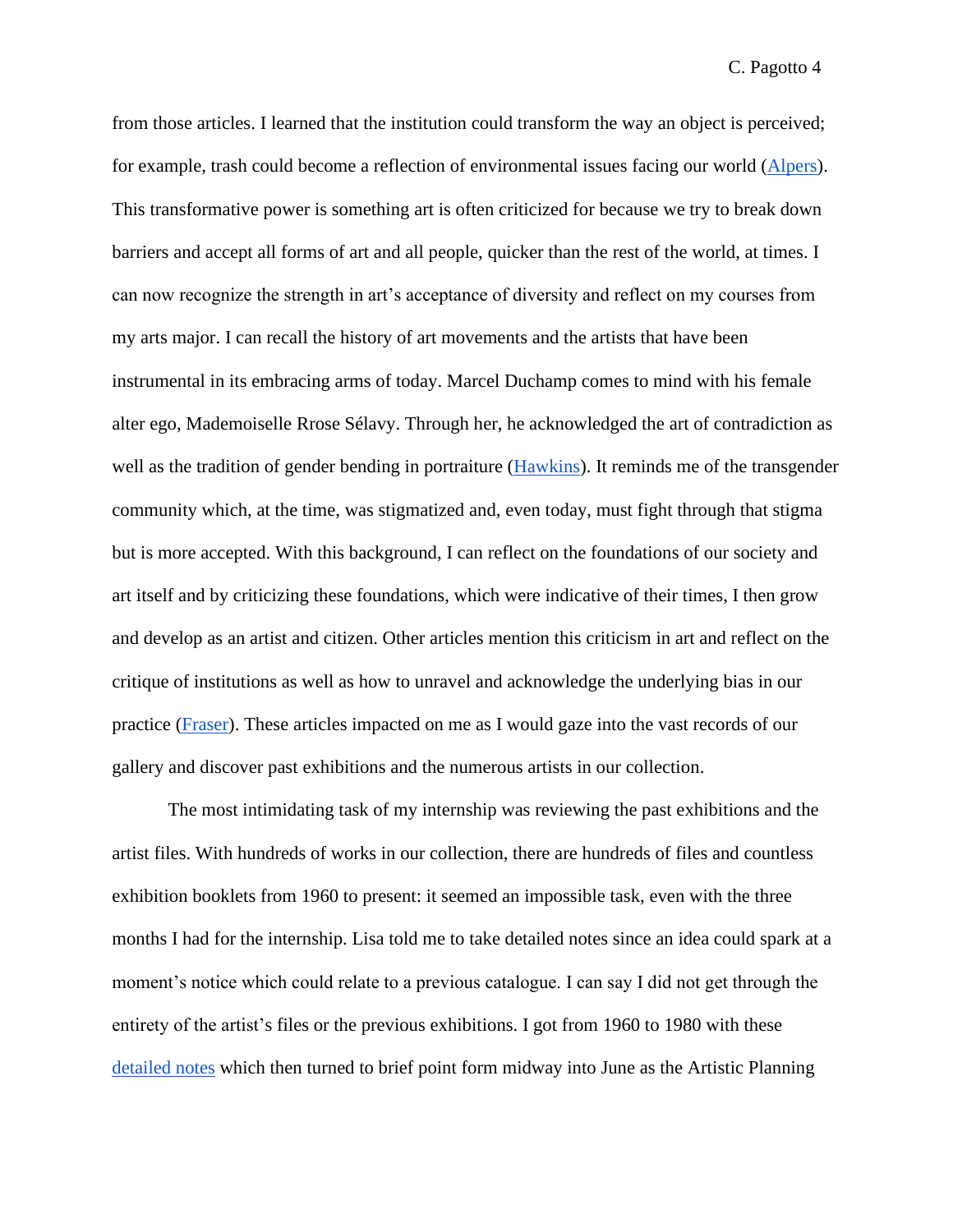Meeting approached. My greatest fear was that, if I didn't look through all of the previous exhibitions, I would unknowingly present an idea for an exhibit that had already occurred. "I think we all have that fear," my other supervisor, Sonya, told me near the end of my internship. "At some point, it will eventually happen where we repeat an exhibition, but I know they would never be the same. Each person brings a fresh perspective to a project and presents it in a unique way personal to them and their experience." I could understand this since each idea I presented had a unique personal connection to me and my own experiences.

I read other articles in preparation for a meeting with Lisa and the other interns about a yearlong environmental exhibition. These articles opened my eyes to the effects of [plastic in our](https://edition.cnn.com/2019/06/08/world/world-oceans-day-2019-pollution-facts-trnd/index.html)  [oceans](https://edition.cnn.com/2019/06/08/world/world-oceans-day-2019-pollution-facts-trnd/index.html) and the [unknown results of microplastics,](https://www.cbc.ca/news/canada/british-columbia/study-sheds-light-on-human-consumption-of-microplastics-1.5162753) such as [glitter.](https://www.nytimes.com/2018/12/21/style/glitter-factory.html) I was so passionate in my response to the articles that I wrote up a **brief** commentary which I shared at the meeting. The energy was electric in our discussion, with some more hopeful and inspired by the articles and others less so, mainly me in the latter category. This meaningful experience would be the last I would have with Lisa during my internship.

A week after the environmental exhibition meeting and a couple days before the Artistic Planning Meeting, there was a change in management and Lisa was no longer the director. It was a shock to me that someone who had been there for decades could just be out of a job. I had come upon her letters and handwriting in the artist files as the artist or their family member wrote in gratitude for her hard work. I still remember being told she was gone; I still can't say fired or terminated or almost any other word as it just doesn't seem right. Kristi came in asking for a moment of my time and sat in Karen's chair, as she had already left for the day. I was trying to quickly finish up a sentence in the presentation for the upcoming meeting. After finishing the sentence, I turned to Kristi thinking it would be something small and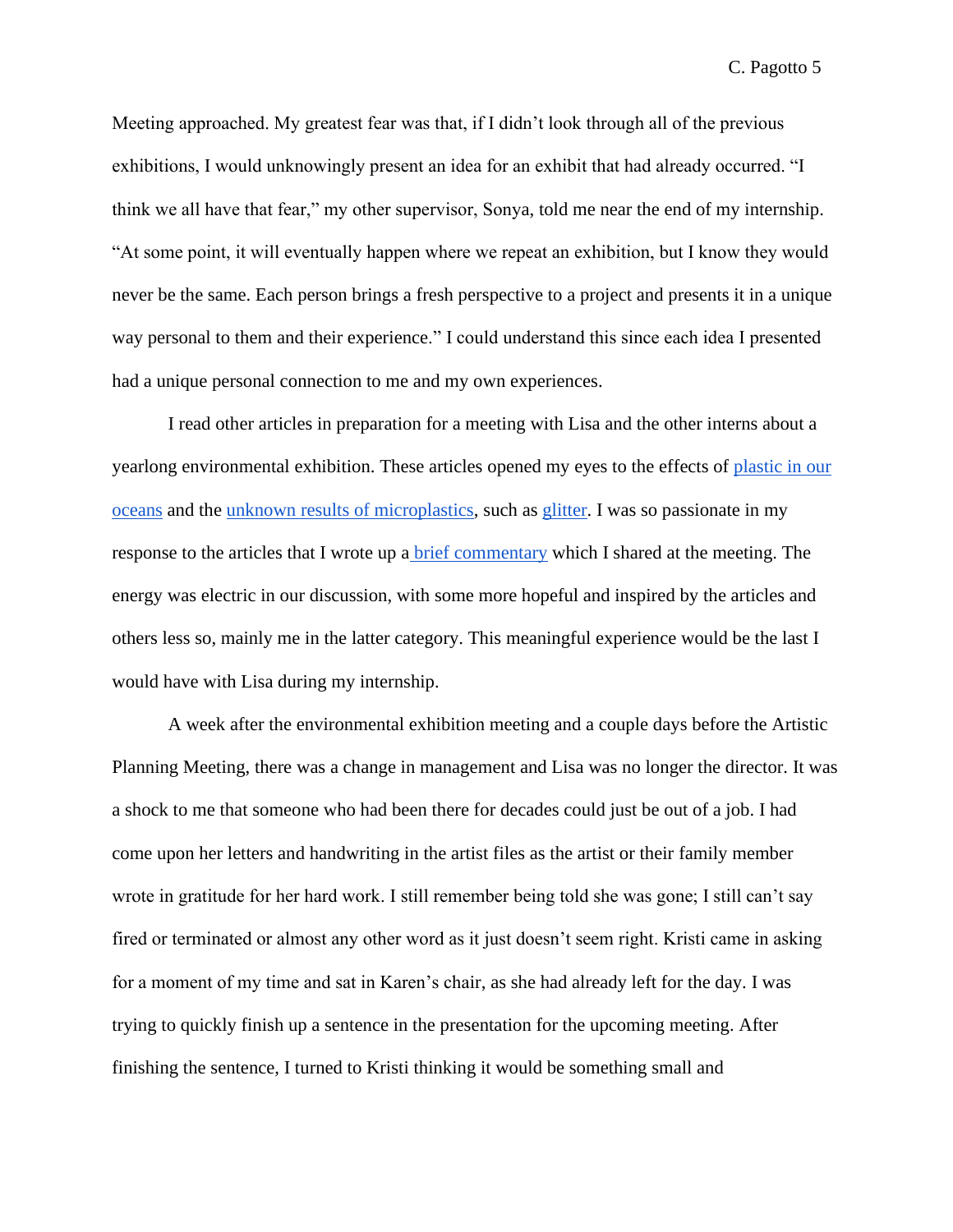inconsequential. She was stumbling over her words at first when suddenly she just said, "Lisa is no longer with the gallery." The buzz of the electricity in the lightbulbs above filled the silence.

"I . . . I don't understand," I replied.

"I know . . . We're all a bit shaken," she said. She went on to say the city was restructuring, but I tuned her out after that. Lisa is the kind of person who is determined and passionate about the gallery and the community. It wouldn't surprise me if speaking her mind offended someone and led to her eventual termination. I wouldn't tell anyone this, of course, except my family or another intern, Vivian, whom I had gotten close to during my internship.

"Can you believe it? I can't believe it . . . I just don't understand," Vivian told me the next day. I remember telling her that "restructuring" usually meant employers were trying to buy time to come up with a reasonable excuse. Then again, I was biased in the situation. She nodded along still deep in thought. That experience really connected the real world to me. Sometimes the best people are let go without a real reason, even if they had done nothing wrong. An internship is about getting real-world experience, and in the real world, we can't stop what we are doing: we have to take a breath and continue, which is what I did in preparation for the meeting.

The Artistic Planning Meeting was a conference to present proposals of exhibitions from Blair, another intern, and me. With encouragement from Vivian, I made my way down to the art studio. Upon entering, I was somewhat confident in my ideas, but this would change during Blair's presentation. Blair presented an exhibition in which the gallery would display the most well-known painting in our collection, [Spring on the Oxtongue River by Lawren Harris](https://jnaag.ca/exhibit/influencing-identity-tourism-and-the-group-of-seven/) of the Group of Seven. The unique way in which it was presented was the key factor in the idea because the lighting of the painting could change to any colour with an interactive device the visitor could control. While the idea was simple, he presented with quotes from famous authors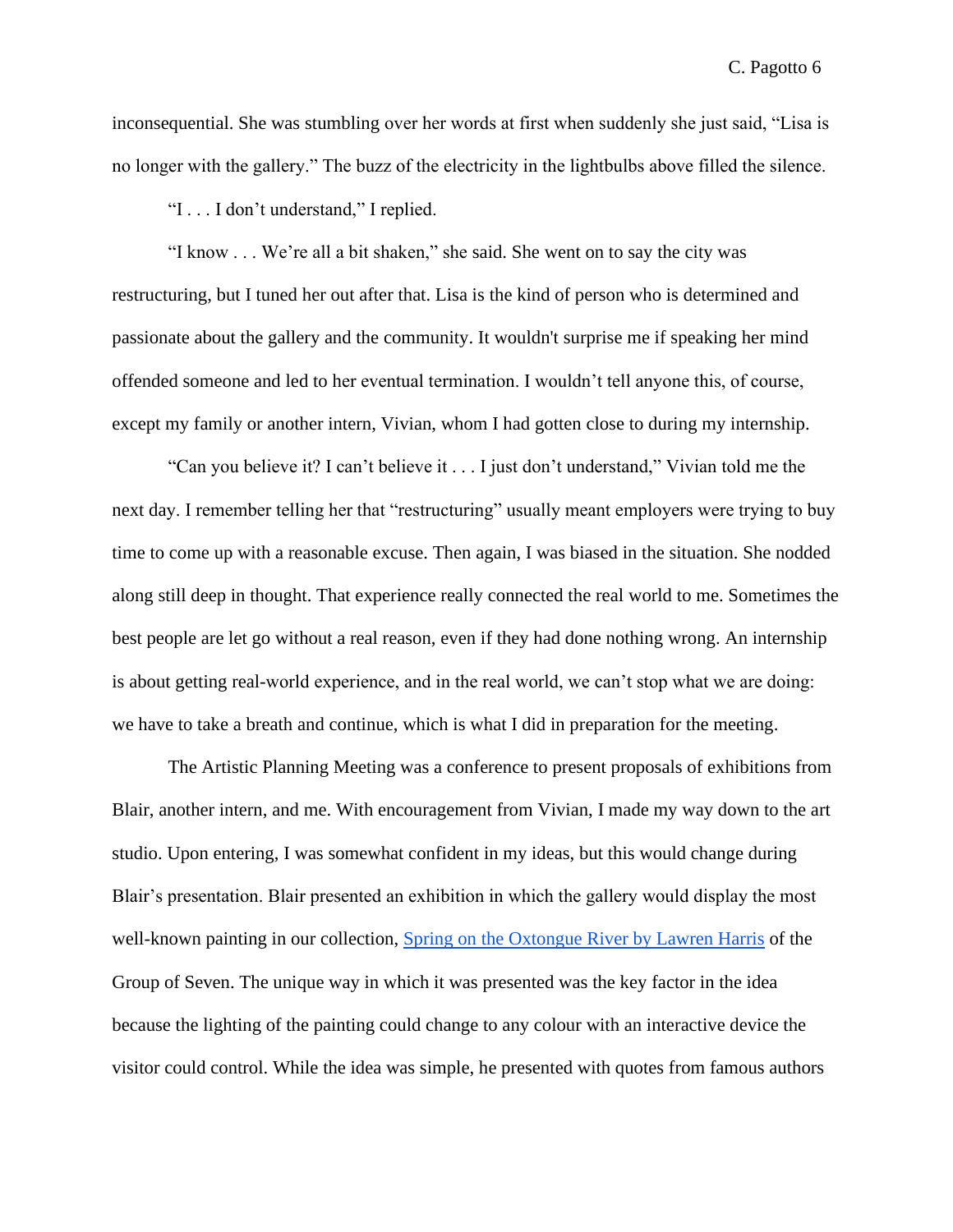and artists as well as sketches of the proposed exhibit with other interactive elements. Having heard and seen his presentation, as well as participated in the discussion around it, I was much more shaken in the delivery of my ideas.

Borrowing Blair's laptop and fiddling with it until my [Google Slides presentation](https://docs.google.com/presentation/d/1L1XfskVKfvPiWXZ1apr_V5PTyNUSUS_vn4gkjmB-LxE/edit#slide=id.g5c02527d6e_0_109) appeared, I then took a deep breath and presented my ideas. Using the permanent collection, I had developed three ideas. One focused on Italy as the iconic travel destination. The exhibit could be extended to all of Europe if more artworks were needed to fill the space. This extension could then dive into the Eurocentric views of western civilization and how that has shaped our perspective as a society. The idea for this came as a result of my Italian roots which gave rationale to the exhibit, as there is a large Italian community in Sarnia, of which I myself am a part. Another idea was about youth with colourful works that I felt captured the feeling of youth in its hope, rebelliousness, and vibrancy. The last idea was called "The March Towards Abstraction." I proposed to display earlier realist works directly beside later abstracted works by the same artist. This exhibit aimed to show the development as well as internal conflict each artist faced on their road to abstraction. Each idea was met by fascination with interruptions from Sonya or Anna, another curator, turning to each other and asking if the work on the screen was in our collection, which it was. After the initial introduction of each idea, I was mostly quiet except when I would interject with interesting details of the displayed work which would spark a discussion in the room. In the end each idea was considered strong but, unanimously, the curators and interns voted for "The March Towards Abstraction" as they found it the most intriguing idea among the three. From there, Sonya encouraged me to focus on the idea and take it further. *But to where?* I thought to myself after the meeting.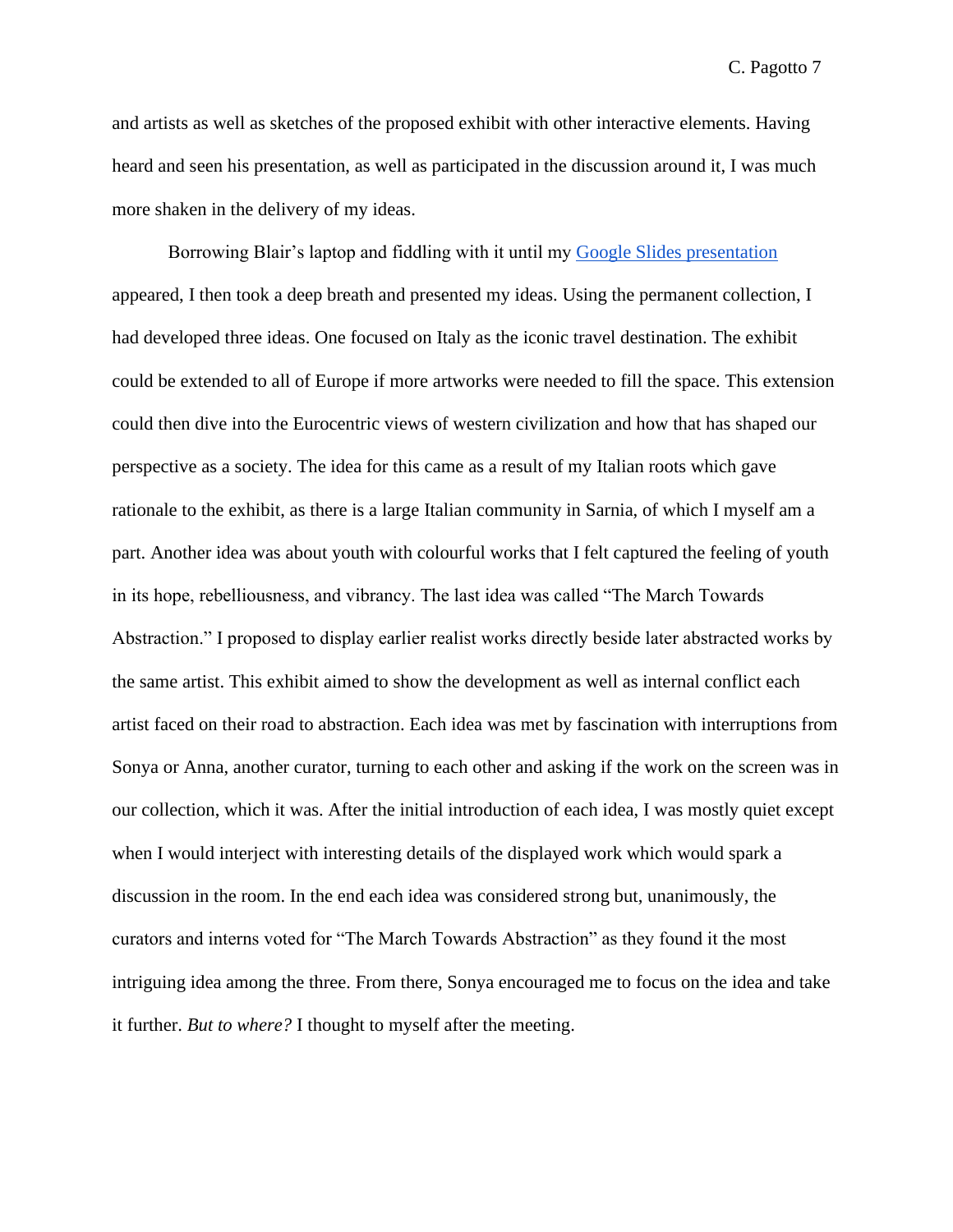I was back at my desk staring at an empty screen wondering what to do, since previously, I was in a mad rush to finish the presentation. I was begging to do almost anything else than get back into developing the exhibit. The next day, Sonya asked me to work on research of works in our collection to share with the public, as it is in our mandate. This research and the image of the artwork would be posted on social media, particularly [Instagram](https://www.instagram.com/p/Bz-1PrwHfIj/) and Facebook. In a whirlwind of excitement, I got caught up in the research and development of these captions which Sonya would edit afterwards. Then, Kathleen, who oversaw media and community outreach, would lead me to the vault where we would take behind-the-scenes shots to post. In a similar way, I would develop the Featured Friday Artists posts which aim to promote the current exhibition: Photography in Canada, 1960-2000 from the National Gallery of Canada and the Canadian Photography Institute. For these [posts,](https://docs.google.com/presentation/d/1GHCmyiacdpyUAo3VtC8v4D5XZS2-3Q_yodinp5iRA_I/edit#slide=id.g5e118e7704_0_1101) I worked closely with Sonya on the captions, Kathleen with the images, and Vivian in deciding images and hashtags.

The experiences in my internship positively influenced the slideshow that I would present to my program. For one, I discovered the impact of a good presentation through the Artistic Planning Meeting. While I was prepared for the meeting, I did not write a script or a list of points to cover. I mostly just read the slides with a few in the moment additions. I saw the good execution of Blair's presentation compared to my own and wanted to do the same in the future. For another, I understood the importance of capturing on-site photos from looking at the example presentations and requirements on OWL. I took the opportunity to start early and, in the rare moments between projects, take photos. After walking through the gallery and thoroughly inspecting areas, I wrote up a list of pictures to suit my presentation. Vivian and I would take these photos throughout the internship with both her and Isabelle, a co-op student, giving suggestions. These pictures varied from me on the job, me and my coworkers, to me at sites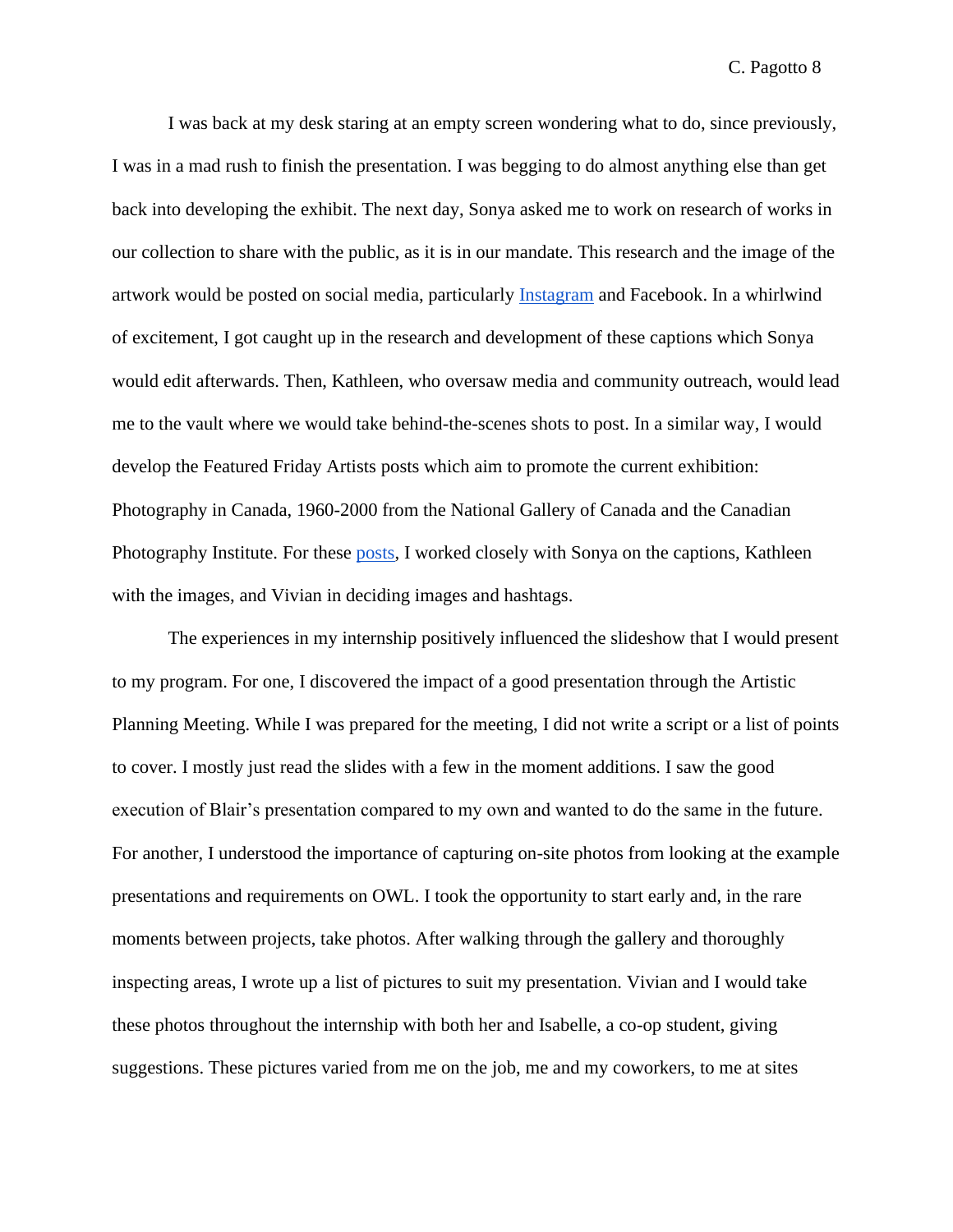unique to the JNAAG. I also included images of my deliverables through the Instagram and exhibition snapshots. The images show my enthusiastic engagement with the gallery in the slideshow.

Looking back now, the presentation itself portrayed a summary of my time there. It showed my collaboration with Vivian through the photos she took of me as well as in the similar slide theme. Vivan used the same website, [SlidesCarnival,](https://www.slidescarnival.com/) for her own presentation of social media usage at the gallery. She later showed me how to pick and apply my chosen theme. I picked the theme as it shows a brushstroke, which best suits a presentation about an art gallery, and I used red to connect to the gallery's logo. This special attention showed my new skills in the consideration of colour, layout, and captions, which I developed in creating my exhibition. The order of my slides showed my post-secondary education as it was inspired by the examples from other SASAH students and the stated requirements. This shows the collaboration within the presentation between my university and my internship experiences.

I gave my presentation three months later. A few hours before I presented, I met with Barbara. I was anxiously criticizing my prepared presentation and did what I always did, met with the professor for their opinion. I made sure to get there early, as I had been late to our previous meeting and the guilt had been eating away at me. After a few minutes, Jennifer, the program coordinator, came over and told me Barbara was going to be a little late. A few minutes after that, my anxiety grew to a near panic. Before I could start pulling out my hair, Barbara arrived and somehow gave me the ability to breathe again. While I pulled out my laptop, I told her about some of my concerns, mostly that I hadn't had much time to memorize the presentation and asked if she could print out my speaker notes which she luckily agreed to. My leg bounced as my head filled with critical thoughts which were interrupted my Barbara's approving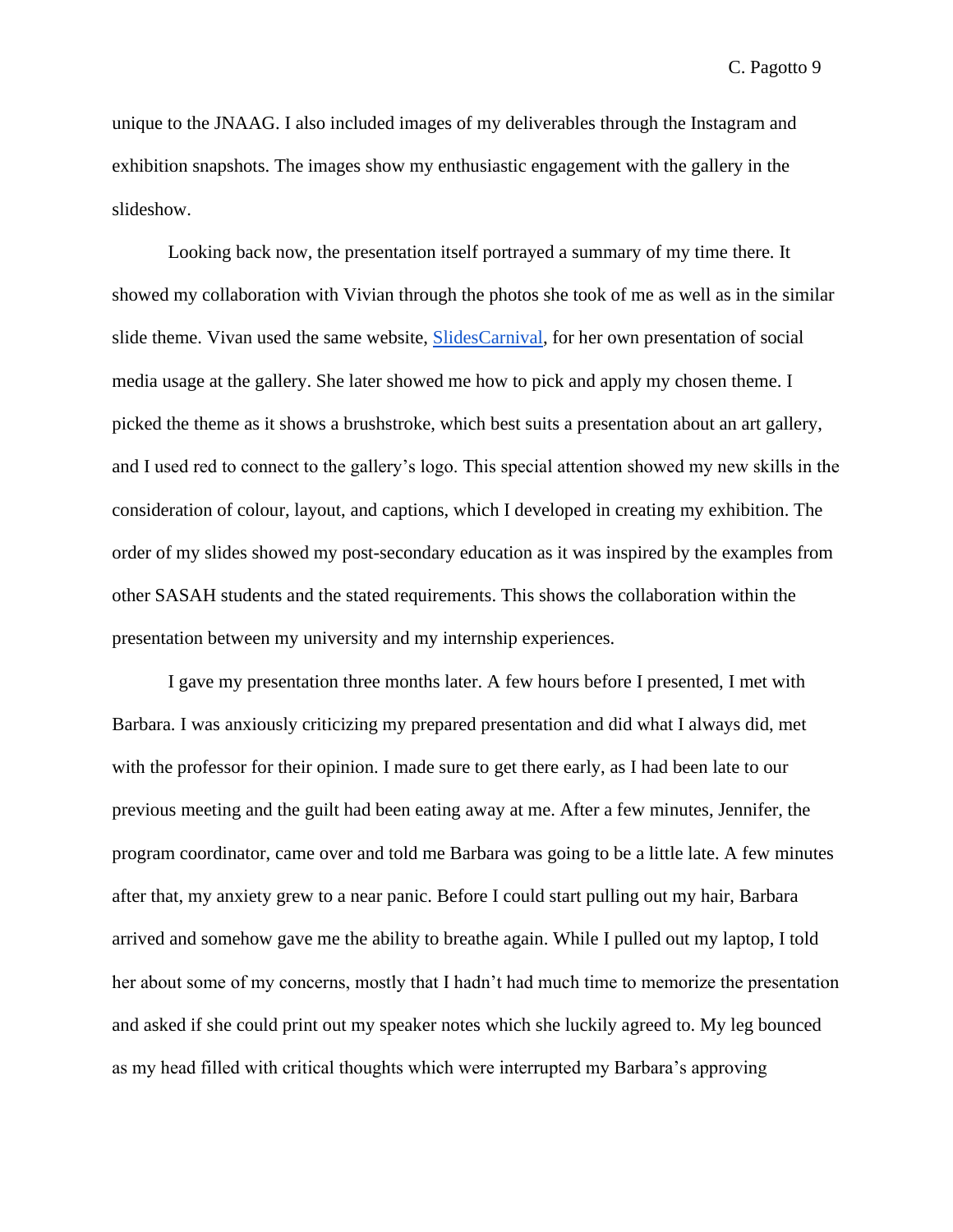comments. She complimented me on the presentation and only critiqued a few lines, encouraging me to take credit for my initiative in organizing the internship placement. I included her suggestions, although not quite believing them since my mother was the one truly deserving of praise. My mother pushed me to ask Patrick and Lisa about the possible internship and to keep communicating to insure the possibility became reality. I then pushed those memories aside and asked Barbara for any advice. She stated the importance of a quick intro and said, "Talk about how you got there. Make sure you mention how you developed the project and how you worked to get it up and running." She went on to say that it wasn't just important to give the presentation, it was also important to respond to the questions afterwards in a quick and insightful manner. I would see Barbara again a few hours later at the presentation.

As I waited for my turn to present, I became more anxious with each minute. First, by waiting in line to download my slideshow into the computer system, and then, by the announcement and delivery of each presentation. I tried desperately to tune out their words and memorize the black words on the white pages as they shook in my hands. With each presentation, the speakers confidently delivered their presentations without a script. Chantelle helped settle my nerves as she consulted her notes throughout her speech. After Chantelle there was a short break with just enough time to hurriedly eat a few cookies and say a few prayers. Soon after Barbara walked to the front of the room and called the audience to attention. She called my name as I stood from my seat and carefully walked to the stairs. With each step I imagined one of my heeled boots catching on a step and then falling face first into the carpet flooring. A perfect analogy to describe my wayward emotions in that moment. I luckily survived the stairs only to be met with the seemingly impatient crowd. I took a breath and began.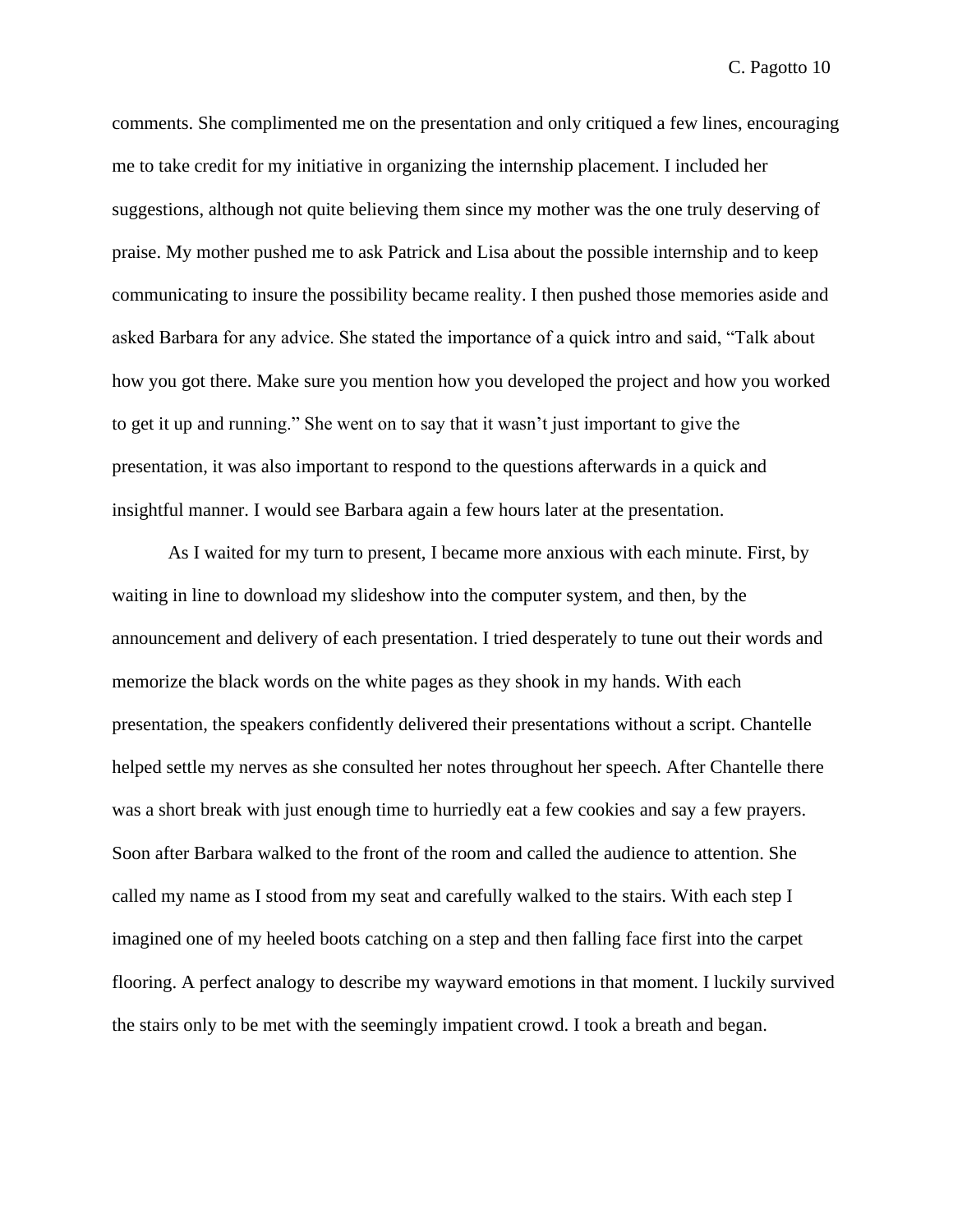As Barbara had suggested, I started with a quick anecdote about meeting with Patrick and creating the internship. I mentioned my goals first so that when my deliverables were presented, they would clearly aline with my stated goals. My goals were to understand the challenges facing public institutions, and to familiarize myself with the permanent collection and the artists of those works. From there I talked about my deliverables: my exhibition ("The March Towards Abstraction") explaining the evolution from representative to abstract imagery, my Instagram posts documenting works in the permanent collection, and my Featured Friday Artists posts advertising the travelling exhibition from the National Gallery of Canada and the Canadian Photography Institute. I discussed each of these outcomes by describing the development and importance of each in connection to the gallery's mandate. I then showed a photo of myself in the vault in front of a wall of works by the famed Group of Seven and beside works by Alex Cameron displayed in my exhibition. This photo demonstrated my interaction with works by treasured Canadian artists who I learned about throughout my post-secondary education. This showed the connection between my university education with real-world experiences in the internship. I then described the daunting challenge of my internship: reviewing and taking notes on the gallery's vast archives. I went on to show a slide full of my coworkers smiling faces. This expressed my appreciation in being in such an encouraging environment and shows the power of art as a connective tool. I used the next few slides to describe the value of the internship and the power of art.

One slide in particular showed a quote from York Wilson, a well-known artist I had learned about through the internship, in front of one of his works. This work, *Corner of Venice*, was my favourite piece in the collection and the inspiration behind the Italian/European themed idea I presented at the Artistic Planning Meeting. This work also reminded me of my heritage, as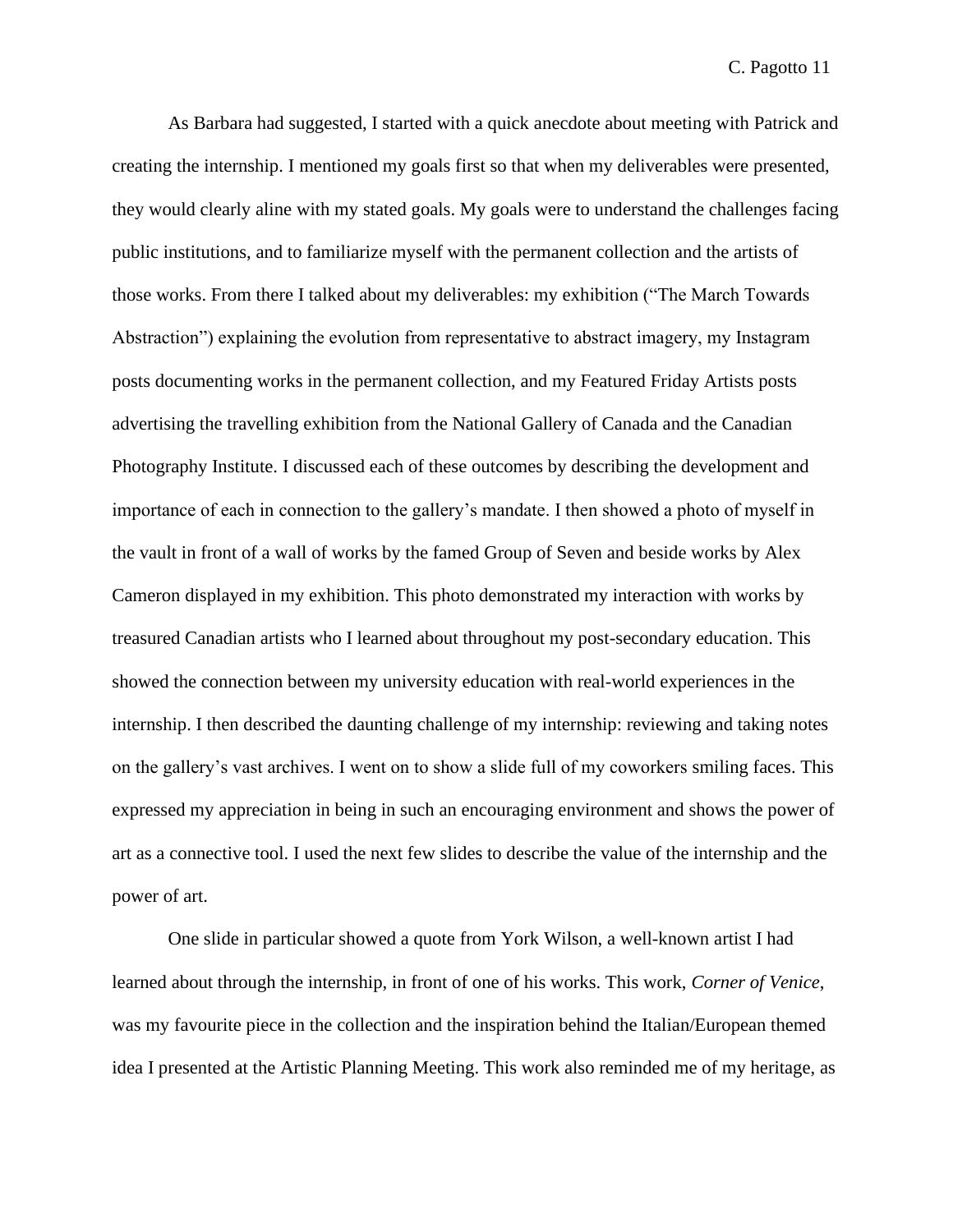my father and his family hail from Venice, and it reminds me of beloved childhood memories. Through this work and a quote from its author, I aimed to speak to the heart of art. I remember this moment vividly as I looked to my speaker notes - one of the few times I had done so in the presentation - and repeated the words I had so eloquently written that I didn't want to mess up by trying to summarize. "I believe that art is for everyone. It should not be judged as elite for only the privileged few. Art is all about breaking barriers and being more open and accepting of all people and all kinds of art." I looked to the audience, having known the next line by heart, and described the fond memory of an argument with my brother on whether physics or art was a universal language. "I'm sure you can guess which side I took." The crowd chuckled in response. I looked back to the paper as I nervously looked for the next words and knew my time was running out. "Art is a march towards the unknown while discovering personal truths along the way." The words rang true to my own life and, despite the seconds going by like the quick succession of numbers on a speed clock, it was important to me to say those words. Having been given the one-minute warning, I turned and read off the screen the skills I had acquired and improved as a result of my internship and, soon enough, my presentation was over, and the questions had begun.

As I knew no amount of notes could prepare me for what was about to happen, I was nervous. Patrick began the line of questioning by asking, "What took you by surprise during your internship?" I could have said a number of things looking back on it now - the articles about the climate crisis or the experience of being told Lisa was fired to name a few - but what I said was the first to come to mind. Lisa had said it was one thing most people came away with: "The thing that probably took me most by surprise was the need to acknowledge our own privilege in a gallery setting." I couldn't remember the name of the organization that had visited the gallery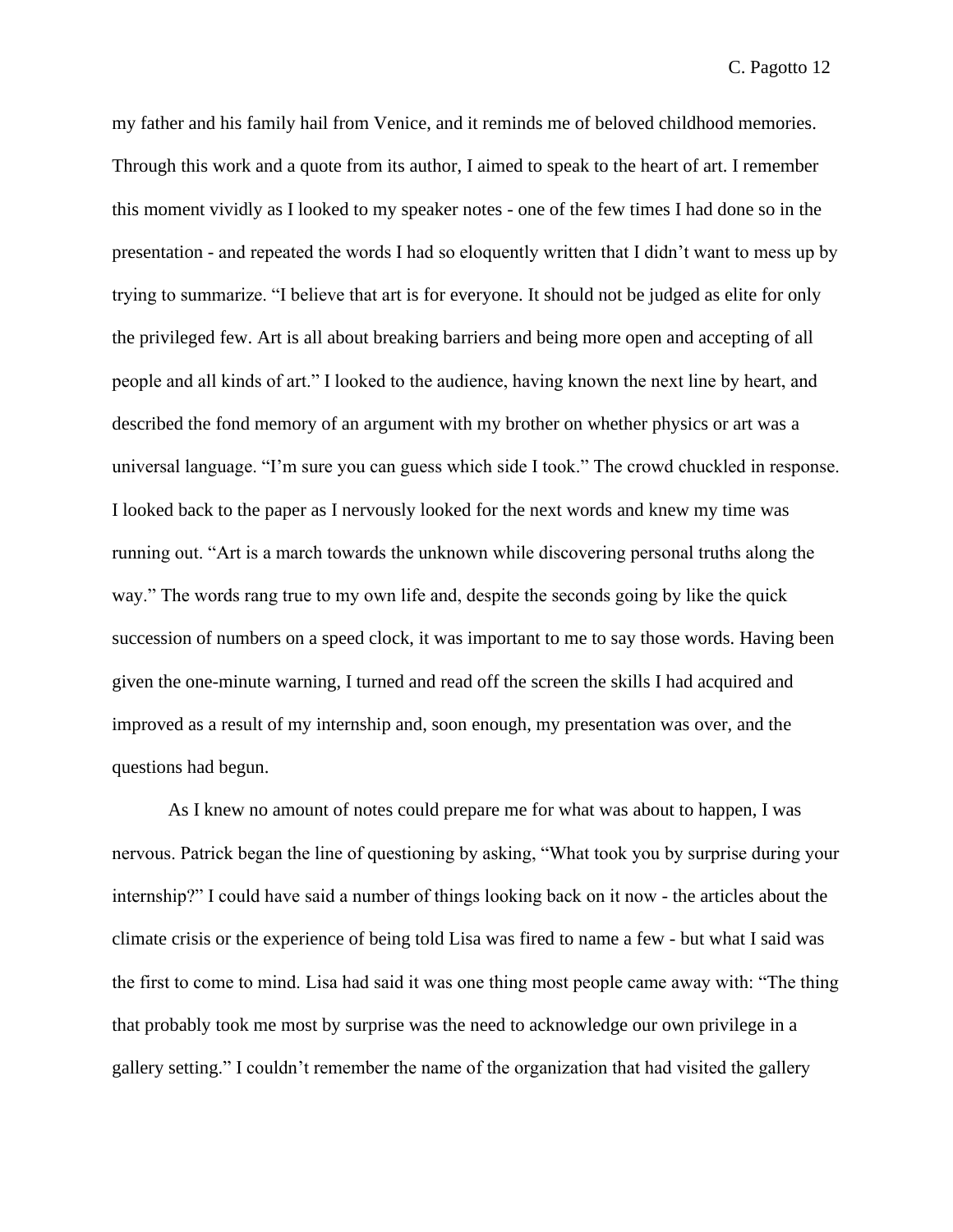during the presentation, but it seems clear now, Circles. This organization works to feed, to offer no-interest loans, and to develop professional skills for those in poverty, all free of charge. Circles works with Sarnia's municipal government to educate its employees by having a member of the organization travel to local public institutions, such as the JNAAG. "In the gallery we ask that large items like bags and backpacks be taken and stored away while visitors explore the exhibits, but to someone homeless that is all they have. Through our policies, we are restricting those community members from entering and enjoying our space, so it is important to address our privilege and change these policies to better accommodate our community." My own response surprised me as it was not prepared in advance and was more intelligent and meaningful than I expected.

Jamelie Hassan asked the next question. "What percentage of Indigenous artworks would you say is in the gallery's permanent collection?" I remembered an Indigenous artwork, called *Thunderbird*, included in the youth/colour idea I had presented at the Artistic Planning Meeting. "I am not sure of the percentage," I said to Jamelie, "but I do remember including [an image of a](https://docs.google.com/presentation/d/1L1XfskVKfvPiWXZ1apr_V5PTyNUSUS_vn4gkjmB-LxE/edit#slide=id.g5c135c0fc8_0_49)  [thunderbird](https://docs.google.com/presentation/d/1L1XfskVKfvPiWXZ1apr_V5PTyNUSUS_vn4gkjmB-LxE/edit#slide=id.g5c135c0fc8_0_49) in one of the other ideas I presented during the meeting. The image of the thunderbird is very important to the Indigenous population as it is a main figure in their legends. The painting also included the symbol of the all-seeing-eye, which is also important to the community." I also couldn't remember the name of the artist, Norval Morrisseau, during the presentation but persisted despite of it. "As I said, I am not sure of the exact percentage of Indigenous works in the collection, but I am sure it is low and that the gallery is hoping to acquire more." This response was also a shock to me as I was able to connect to the question on a personal level, answer the question to the best of my knowledge, and incorporate the gallery as an evolving institution striving for inclusivity as I knew it to be. I felt energized after answering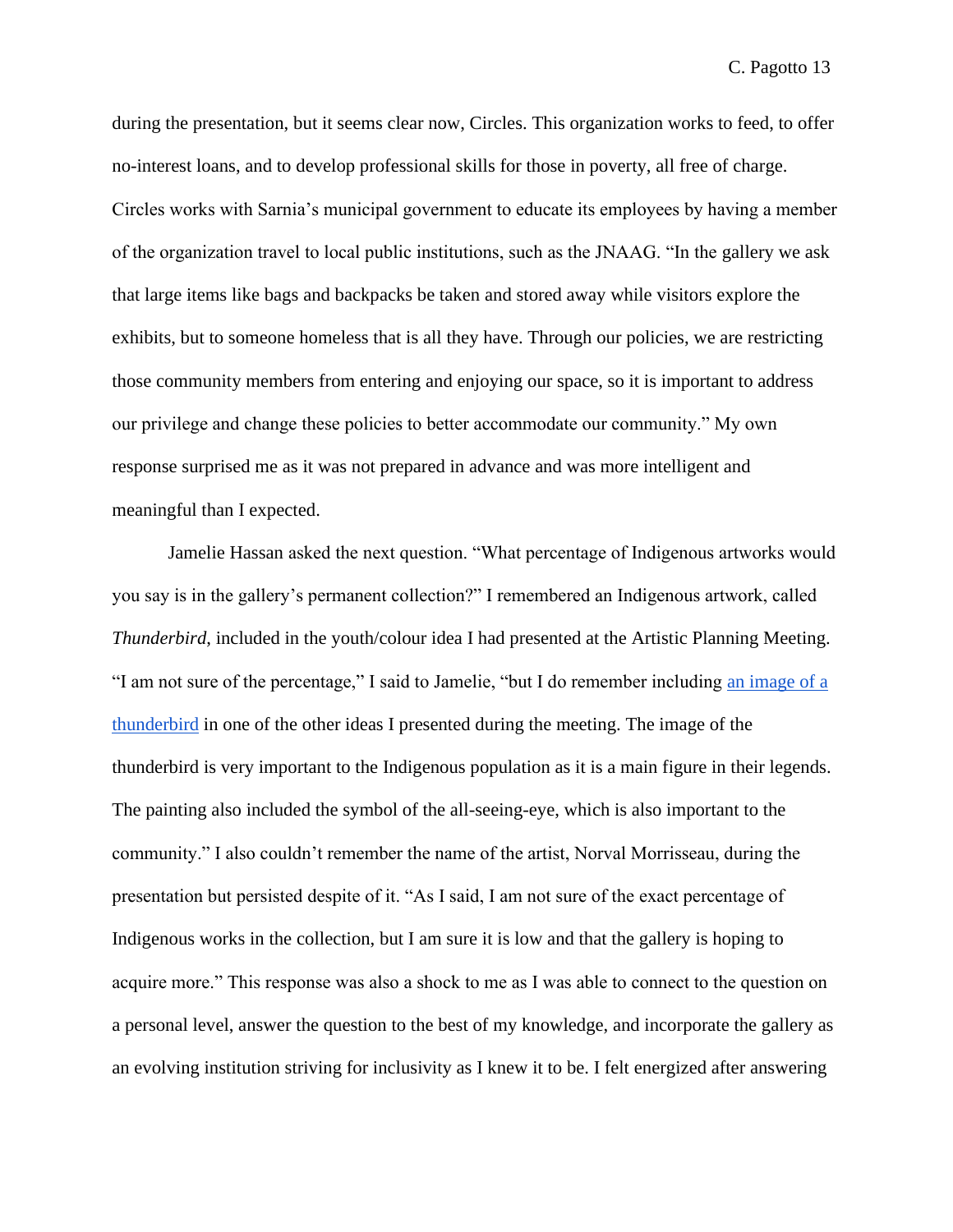the questions in a somewhat sophisticated manner and turned to the person asking the last question.

I found the Dean of the Arts and Humanities, Michael Milde, and immediately all my earlier worries came back to me as I tried to breath and listen to his question at the same time which was somehow proving difficult. He asked, "As an artist, what did you take away from your experience?" I stared blankly for a few seconds and then tried to come up with a coherent answer. I stumbled over my wording until I finally said, "I began to recognize and appreciate the little things like color schemes, captions, and lighting. The aspects that aren't thought about when creating the works but are essential to their display." *Come on think! Think and breath! It shouldn't be too hard; you have only been doing it for your whole life!* I mentally lectured myself until suddenly an answer came to me. "As an artist with no idea if my work will ever end up in gallery space, the internship really opened up my eyes to things I would not have known or thought about otherwise." Barbara then quickly interjected about moving onto the next speaker and soon enough the clapping of the audience rang in my ears as I stood nervously. I awkwardly put the clicker down and walked back up the stairs to my seat as Barbara called the next victim. I remember the exhaustion rushing back from earlier in the day and slouched in my chair upon realizing that the worst was over.

It wasn't until after my internship that I began to realize the important skills SASAH has taught me. These skills range from presentations and research to writing. I was able to use research skills from SASAH's introductory class where I would read a book a week and quickly pick out the interesting tidbits to mention later in a class discussion. I used this ability while creating notes for the exhibition catalogues and artist files. I also used writing skills from SASAH classes in second and third years. This helped develop my personal essay-writing skills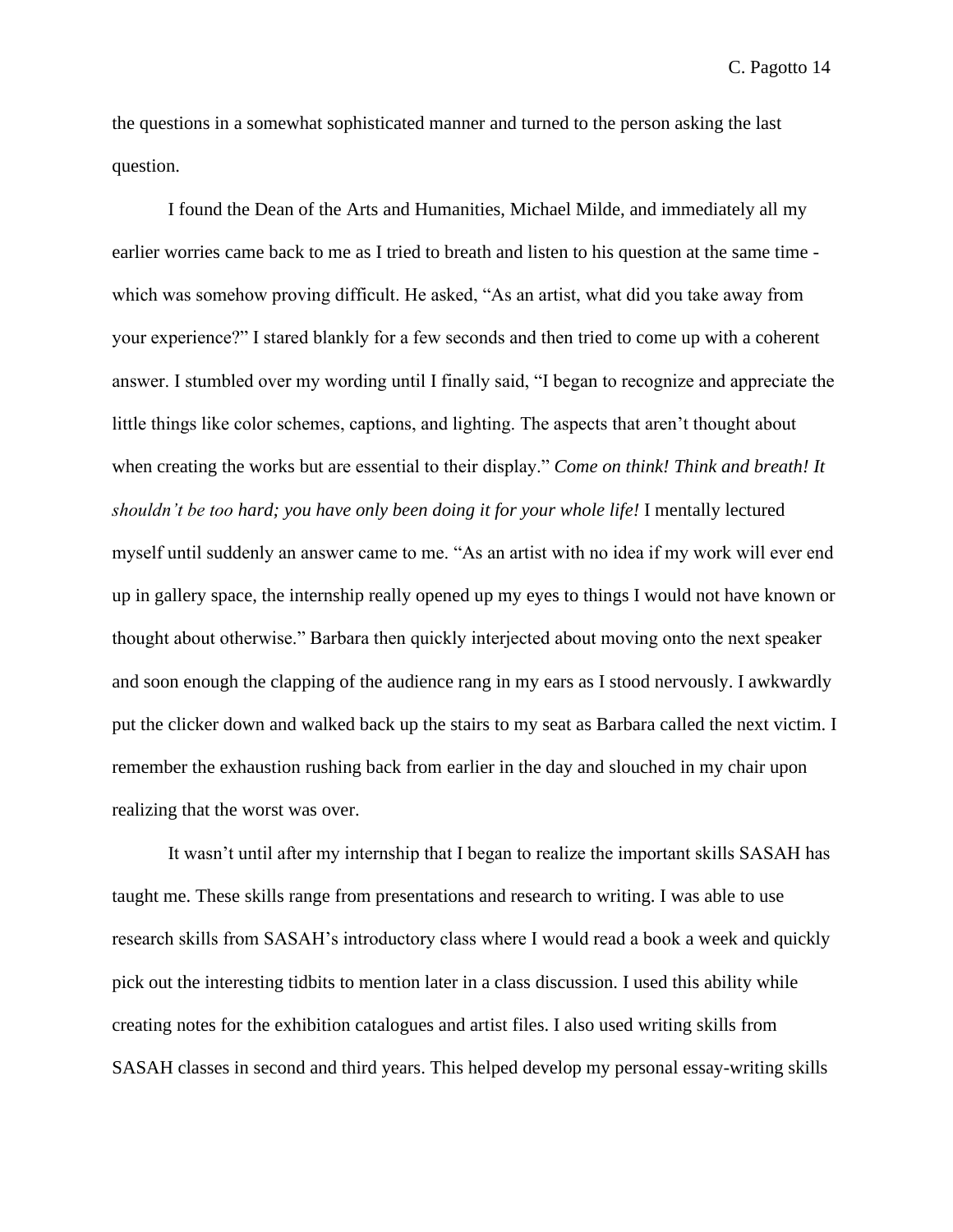and my creative approach to delivering a story, which can be seen throughout my reflections. Not only did I use these skills from my major, but I also developed them, as well as my presentation skills. My presentation skills grew through my Artistic Planning Meeting and internship presentations. SASAH gave me the ability to learn how to work in a group setting which transferred over to my internship. In the Artistic Planning Meeting, along with the huddles and other meetings, I used and expanded on this ability. Skills I developed unique to the internship would be community-outreach experience and knowledge of exhibition development which can be used in my upcoming SASAH community project. This upcoming project builds on my experience at the internship because the project is an exhibition addressing the colonialism in Eldon House.

This internship gave me a direct way to harness my abilities while gaining real world experience. I can put this experience on my resume which will help in my endeavors towards my master's degree and future career. I see my future as something combining the artistic and research process. I will have to research how this can be translated into a job opportunity, but if there is one thing I learned during the internship it was to always keep the door open for possibilities. I learned this from the beginning in my meeting at Museum London with Lisa to accepting the opportunity to craft and create the social-media posts that would be seen by the world outside our gallery's doors. I learned to always be open to possibilities and that sometimes, just sometimes, the world will be in your favour.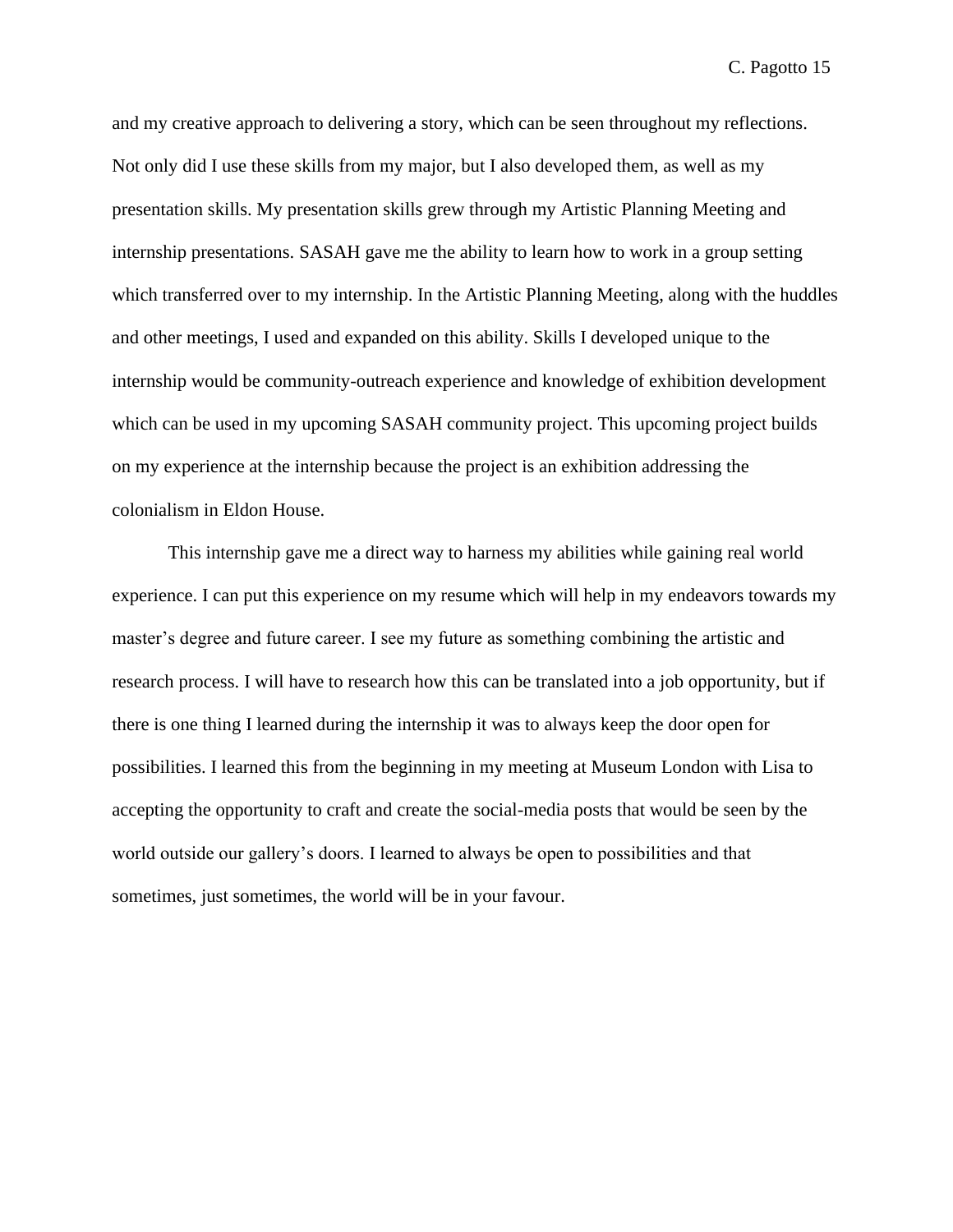